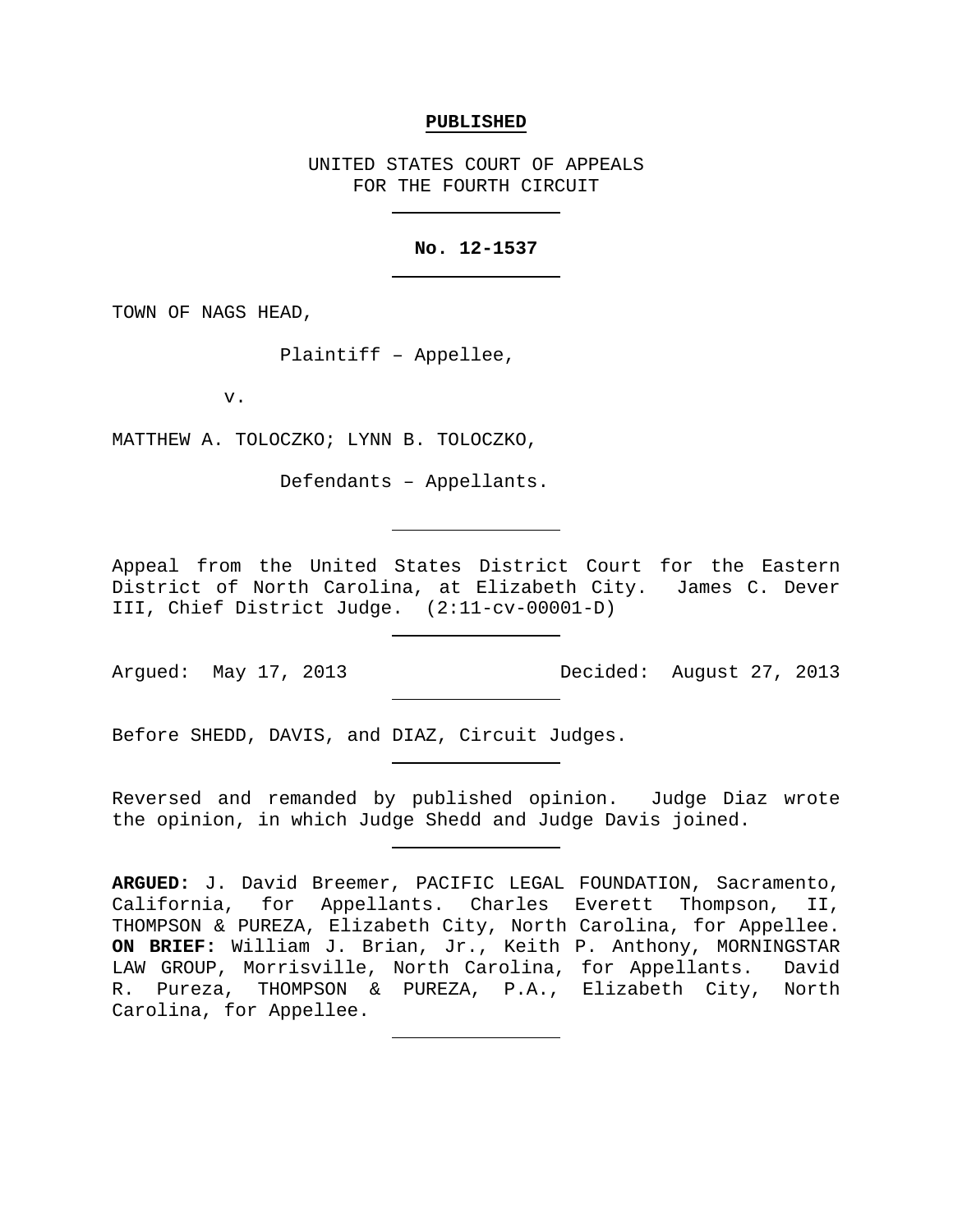DIAZ, Circuit Judge:

We heard argument in this case in concert with the related appeal of Sansotta v. Town of Nags Head, \_\_\_ F.3d \_\_\_, No. 12- 1538, 2013 WL 3827471 (4th Cir. 2013). Both suits involve a slew of federal and state law claims concerning the legality of efforts by the Town of Nags Head, North Carolina (the "Town"), to declare beachfront properties that encroach onto "public trust lands" a nuisance, and regulate them accordingly. The district court adjudicated the claims in Sansotta, but concluded here that it was inappropriate for a "federal court to intervene in such delicate state-law matters," Town of Nags Head v. Toloczko, 863 F. Supp. 2d 516, 519 (E.D.N.C. 2012), and therefore abstained from decision under Burford v. Sun Oil Co., 319 U.S. 315 (1943).

Mindful that the abnegation of federal jurisdiction is a serious measure to be taken only under "extraordinary and narrow" circumstances, Martin v. Stewart, 499 F.3d 360, 370 (4th Cir. 2007), we conclude that the circumstances of this case do not merit abstention. While the claims asserted here do involve a sensitive area of North Carolina public policy, resolving them is not sufficiently difficult or disruptive of that policy to free the district court from its "unflagging obligation to exercise its jurisdiction." In re Mercury Constr. Corp., 656 F.2d 933, 943 (4th Cir. 1981) (en banc) (internal quotation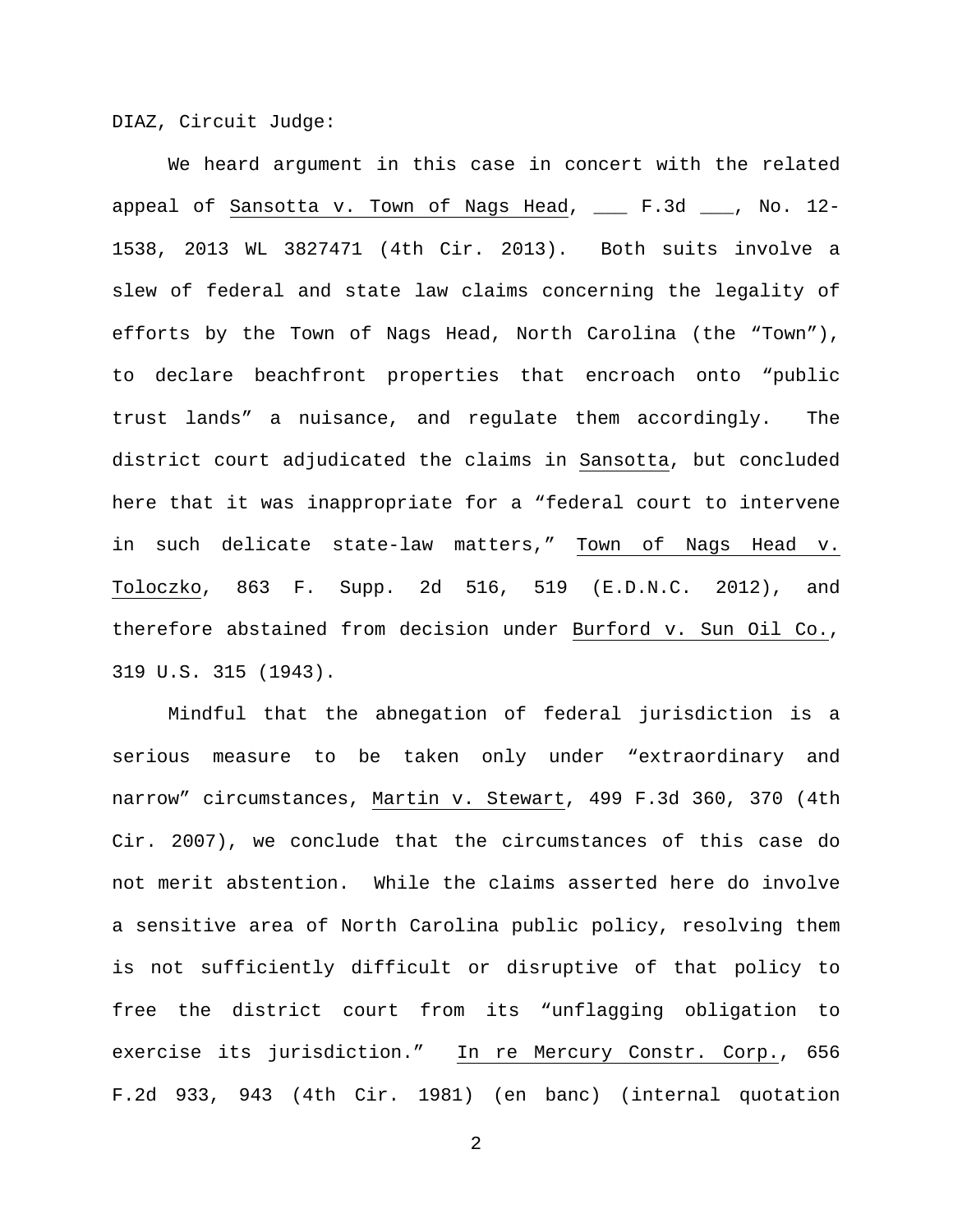marks omitted). We therefore reverse the district court's decision to abstain, and remand for further proceedings.

I.

The Town of Nags Head is a coastal municipality that has the Atlantic Ocean as its eastern boundary. Its beaches have historically been used by the public for transportation and recreational activities. These activities enjoy legal protection under the "public trust doctrine," which entitles states like North Carolina to appropriate title to tidal lands in trust for the public. See Gwathmey v. State Through Dep't of Env't, Health, & Natural Res., 464 S.E.2d 674, 677 (N.C. 1995).

Various natural indicators can demarcate public trust lands from private property. Although the vagaries of beach topography make it difficult to delineate a fixed boundary, the Town and North Carolina both define the relevant area as "seaward of the mean high water mark." $1$  Town of Nags Head, N.C., Code of Ordinances, § 48-7; see also N.C. Gen. Stat. § 77-20(e).

Historically, prevailing environmental conditions have pushed the high tide line westward from the Atlantic Ocean, resulting in erosion and the gradual migration of private

<span id="page-2-0"></span> $1$  The mean high water mark is the average of all high tide elevations measured over a nineteen-year period.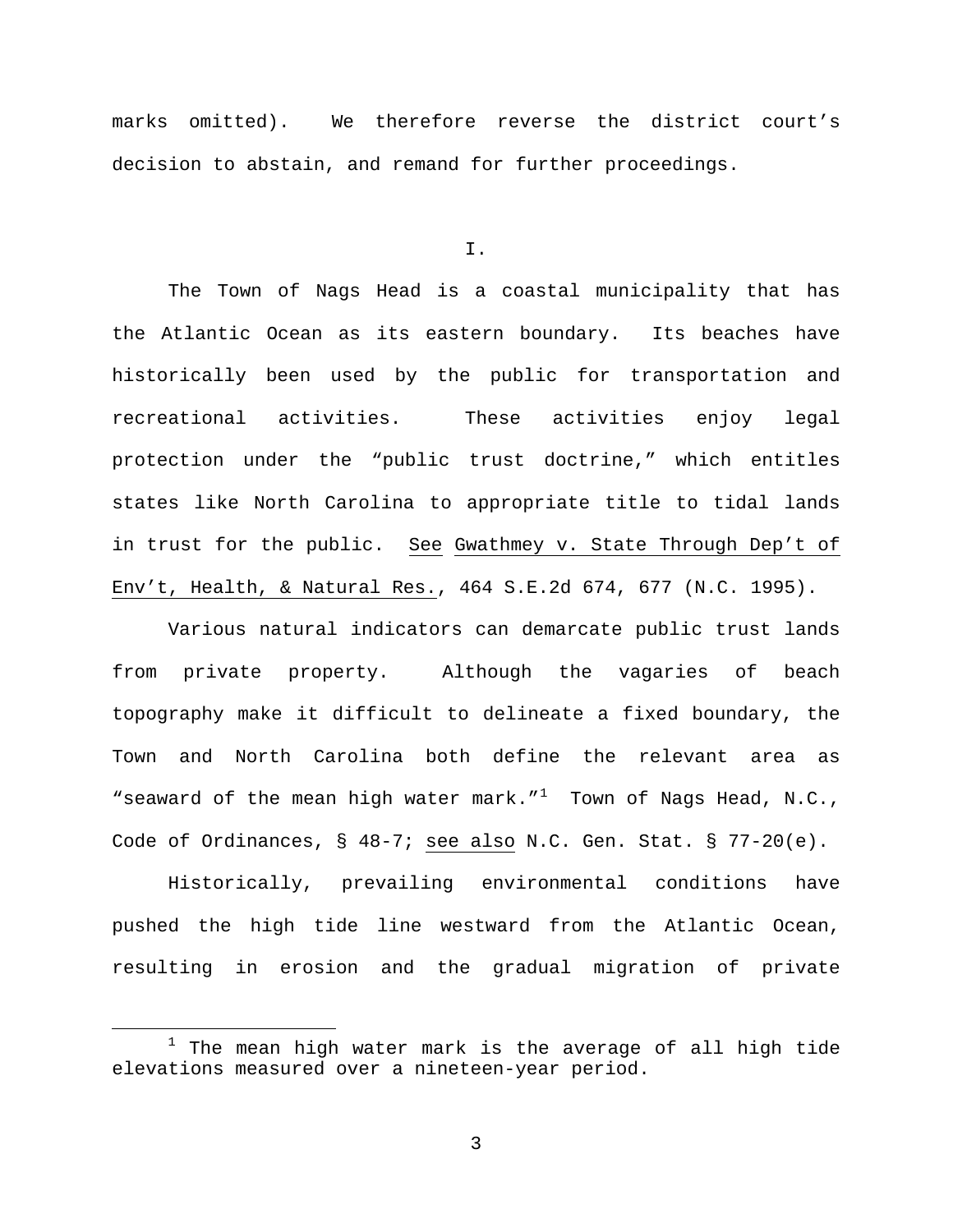beachfront property into public trust lands. To combat this trend, beachfront owners like Matthew and Lynn Toloczko<sup>[2](#page-3-0)</sup> have periodically restored displaced sand and have raised the height of their cottages by sixteen feet to endure tidal surges. In the event of storm damage, the Toloczkos obtained permits from the Town to make all necessary repairs.

A few years ago, however, the Town determined that certain beachfront properties were beyond rehabilitation because they were located within public trust lands. The Town therefore resolved to demolish these structures through enforcement of its Nuisance Ordinance, which regulates "[a]ny structure, regardless of condition . . . located in whole or in part in a public trust area or public land." Town of Nags Head, N.C., Code of Ordinances, § 16-31(6)(c).

When a tropical storm inflicted serious damage on the Toloczkos' cottage in November 2009, the Town condemned the structure and sent the Toloczkos a "Declaration of Nuisance." The Town refused to allow the Toloczkos to abate any nuisance by acquiring a permit to make repairs. The Town also began to assess daily fines to compel the Toloczkos to demolish the structure.

<span id="page-3-0"></span> $2$  The Toloczkos have owned a beachfront cottage in the Town since 1992.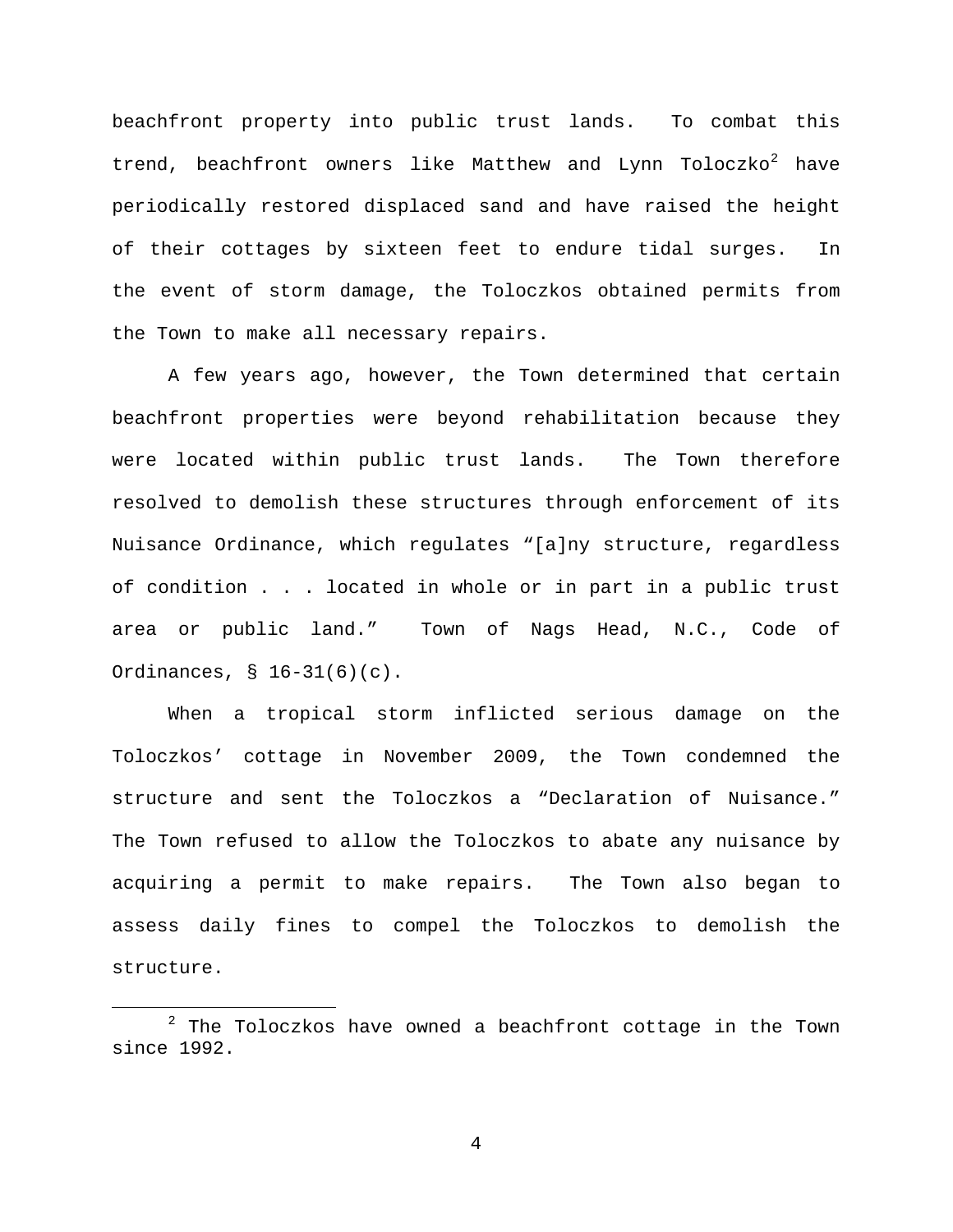The Toloczkos refused to raze their cottage, and the Town sued them in North Carolina state court, seeking to collect the assessed civil fines and demolish the cottage. The Toloczkos removed the case to federal court based on diversity of citizenship.

After removal, the Toloczkos filed twenty-one counterclaims alleging violations of state and federal law. The bulk of the counterclaims sought related, if not duplicative, declaratory judgments that the Town acted unlawfully by enforcing the public trust doctrine through its Nuisance Ordinance. The Toloczkos also sought injunctive relief and money damages for violations of state and federal law.

During the course of the litigation, the Town amended its Zoning Ordinance to prohibit any structure if located: "(1) Wholly within the wet sand area of the public trust beach area, i.e. on the state owned property seaward of the mean high water mark;" or "(2) Wholly or partially within any portion of the public trust beach area in such a manner that the building or structure impedes the flow of vehicular, pedestrian, or emergency services traffic at normal high tide." Town of Nags Head, N.C., Code of Ordinances § 48-87. The amended ordinance also forbids the issuance of building and repair permits for structures located on public trust lands.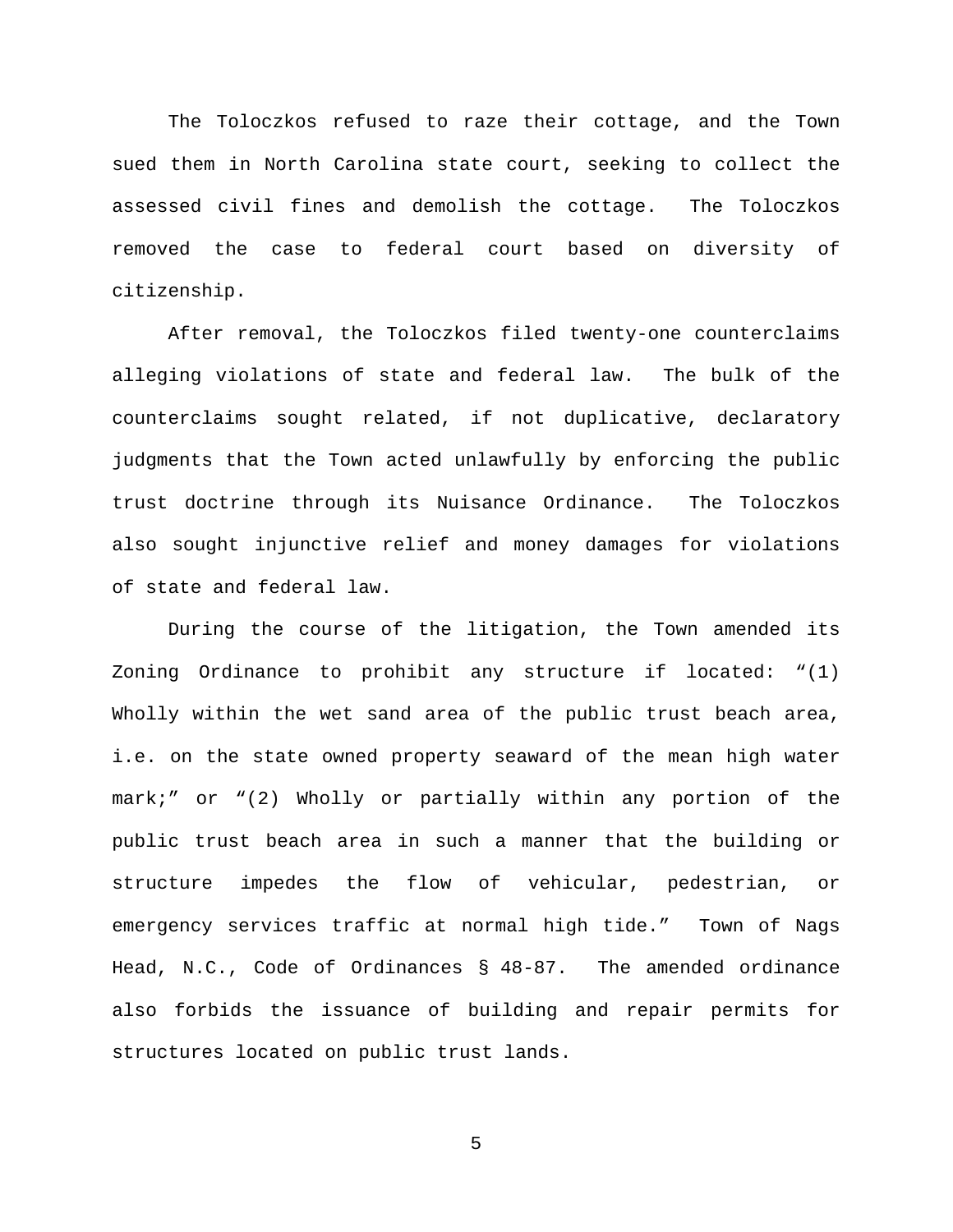In the meantime, a North Carolina beach replenishment initiative added substantial sand seaward of the cottage, prompting the Town to inform the Toloczkos that it no longer considered their cottage a nuisance. The Town subsequently offered the Toloczkos the opportunity to procure new permits to repair the cottage.<sup>[3](#page-5-0)</sup> To repair the cottage, however, the Toloczkos needed to petition the North Carolina Department of Environment and Natural Resources (CAMA) for approval to obtain a local permit to replace their damaged septic tanks. CAMA denied the permit due to the cottage's location within an "Area of Environmental Concern" and "comments from the Town of Nags Head indicating that the proposal has been deemed to be currently inconsistent with the Code of Ordinances of the Town of Nags Head." J.A. 391. Accordingly, the parties continued the litigation.

<span id="page-5-0"></span> $3$  We do not think this affects our jurisdiction, as "voluntary cessation of a challenged practice" moots an action only if "subsequent events made it absolutely clear that the allegedly wrongful behavior could not reasonably be expected to recur." Friends of the Earth, Inc. v. Laidlaw Envtl. Servs., Inc., 528 U.S. 167, 189 (2000). Here, the Town maintains that the cottage resides in the public trust area, and Town Manager Cliff Ogburn conveyed that he "could . . . still declare- redeclare [the Toloczkos'] cottage to be a nuisance." J.A. 180- Under these conditions it is not clear--certainly not "absolutely"--that the asserted injury will not recur. In fact, given Ogburn's statements, and the fluctuating terrain of the beachfront, "there is a reasonable expectation that the [Toloczkos] will be subject to the same action again." Spencer v. Kemna, 523 U.S. 1, 17 (1998).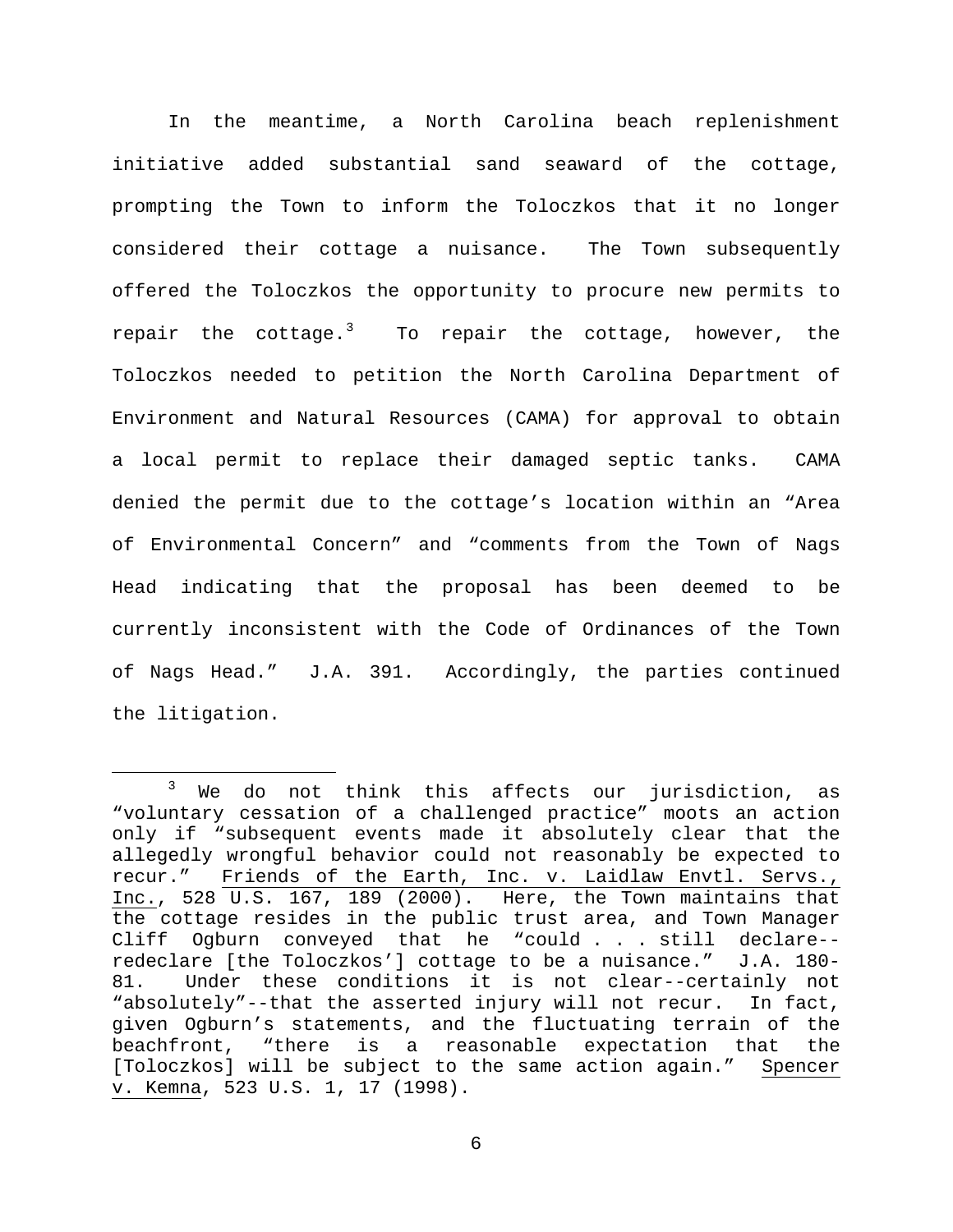The district court, however, declined to decide the case. Invoking the Burford doctrine of abstention, the court noted "the danger of federal interference with unsettled, important policy matters reserved to the states," and determined that "land use is an important public policy that lies within the prerogative of a sovereign state." Toloczko, 863 F. Supp. 2d at 525. Because the dispute involved "profound, unresolved statelaw issues that transcend the case at hand," id. at 529, the court exercised its discretion to decline federal jurisdiction. $^4$  $^4$ This appeal followed.

As for the Town's claims in the complaint, the district court concluded that the Town's withdrawal of the Nuisance Declaration mooted the state law abatement actions (counts I and II). The district court also stayed the claim to collect the civil fines (count III).

<span id="page-6-0"></span> <sup>4</sup> Where--as here--claims for discretionary relief are removed to federal court and a district court decides to abstain, the court should "remand" rather than "dismiss" the claims. Quackenbush v. Allstate Ins. Co., 517 U.S. 706, 731<br>(1996). Similarly, federal courts may only abstain from claims Similarly, federal courts may only abstain from claims for discretionary relief, i.e., declaratory and equitable actions, while claims for damages may be stayed but not dismissed or remanded. See id. at 730. Here, the district court stayed the Toloczkos' 42 U.S.C. § 1983 claim (counterclaim sixteen), inverse condemnation claim (counterclaim nineteen), slander of title claim (counterclaim twenty), and negligence claim (counterclaim twenty-one). Additionally, the court dismissed the Toloczkos' regulatory takings claim (counterclaim eighteen) on ripeness grounds. The Toloczkos raise no argument in their opening brief as to their state law claims for slander of title and negligence, and therefore have waived appellate review of the district court's decision to stay those claims.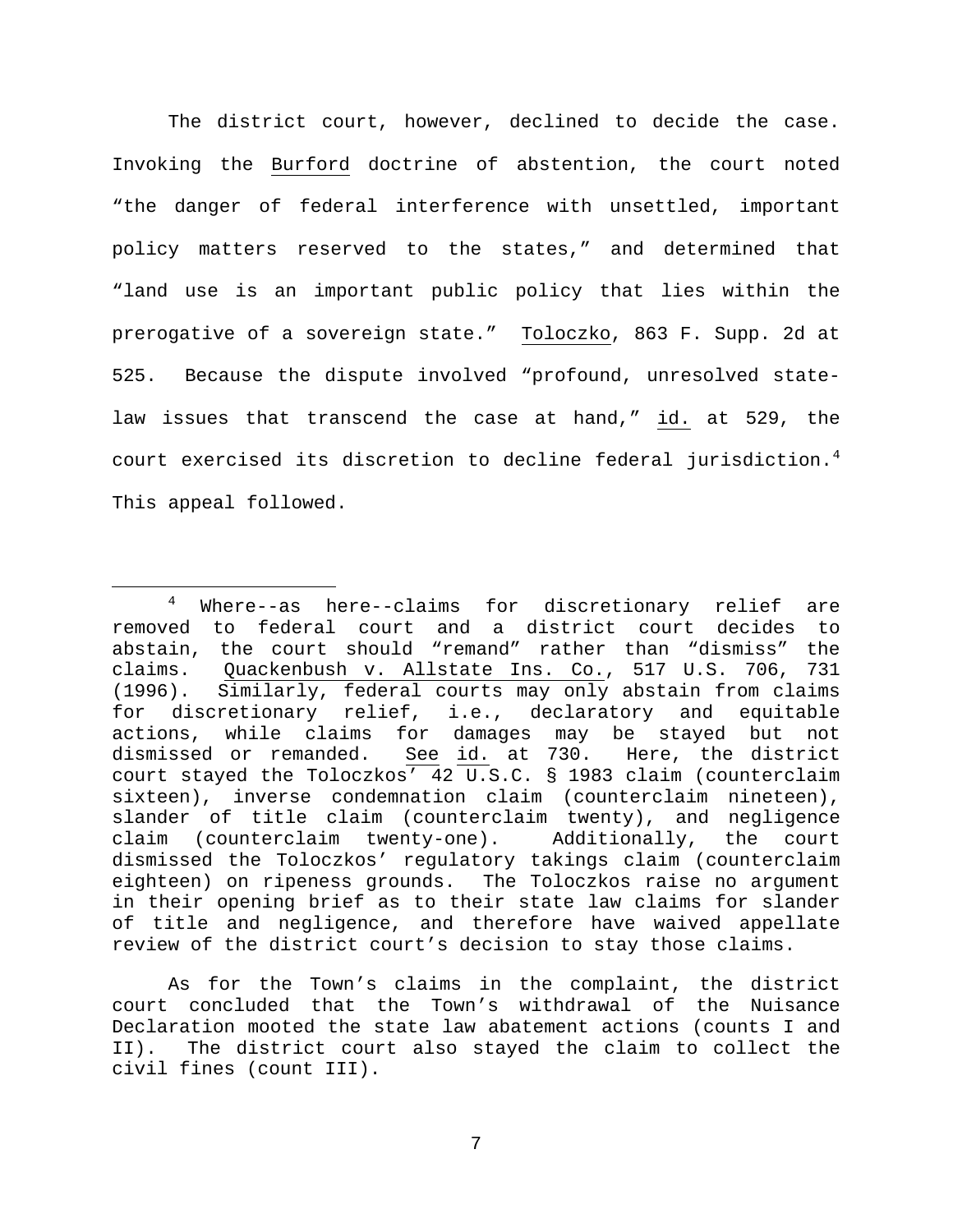A.

We review a district court's decision to abstain for abuse of discretion, "ever mindful that, although the standard is a deferential one, the discretion to abstain is tempered by the truism that 'the federal courts have a virtually unflagging obligation to exercise their jurisdiction.'" MLC Auto., LLC v. Town of S. Pines, 532 F.3d 269, 280 (4th Cir. 2008) (internal quotations omitted).

The Burford abstention doctrine relaxes the otherwise "unflagging" mandate of Article III when an adjudication may undermine the "independence of state action" on issues that are local and important to a state's sovereignty. Quackenbush, 517 U.S. at 728. In this way, the doctrine advances federal and state comity by permitting courts to abstain where "an incorrect federal decision might embarrass or disrupt significant state policies." Nature Conservancy v. Machipongo Club, Inc., 579 F.2d 873, 875 (4th Cir. 1978) (per curiam).

Burford involved a Fourteenth Amendment challenge to the Texas Railroad Commission's grant of an oil-drilling permit. Because Texas had devised an intricate regime of judicial review that fostered "a specialized knowledge" in a complex and "everchanging" area of the law, the Supreme Court concluded that federal interference would wreak "[d]elay, misunderstanding of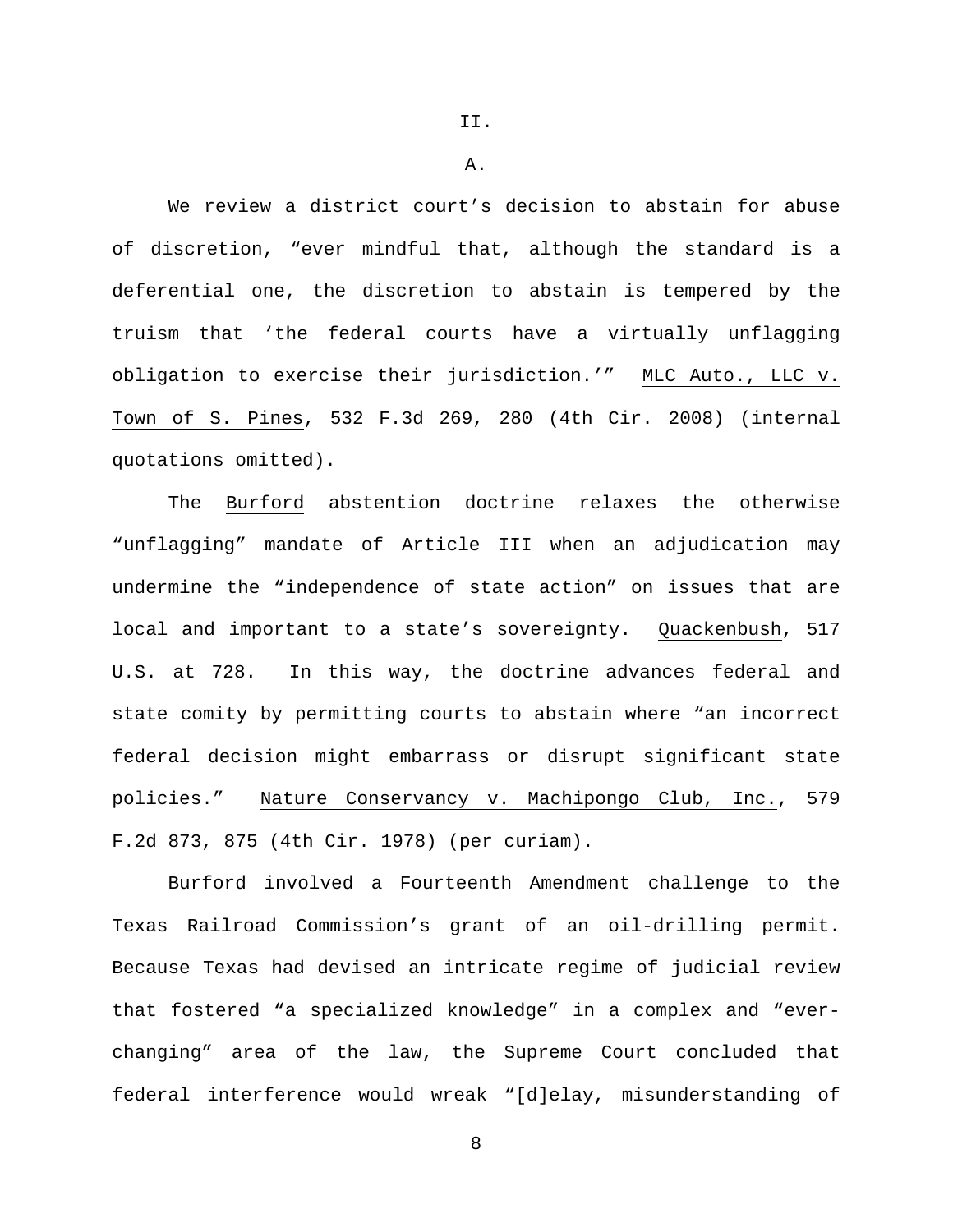local law, and needless federal conflict with the State policy." Burford, 319 U.S. at 327. "Under such circumstances," the Court held, "a sound respect for the independence of state action requires the federal equity court to stay its hand." Id. at 334.

The Supreme Court has since "carefully defined the areas in which such abstention is permissible," Martin, 499 F.3d at 363, specifying two contexts in which the Burford doctrine applies:

(1) [W]hen there are difficult questions of state law bearing on policy problems of substantial public import whose importance transcends the result in the case then at bar; or (2) where the exercise of federal review of the question in a case and in similar cases would be disruptive of state efforts to establish a coherent policy with respect to a matter of substantial public concern.

New Orleans Pub. Serv., Inc. v. Council of City of New Orleans (NOPSI), 491 U.S. 350, 361 (1989) (internal quotations omitted).

B.

We first consider whether the district court correctly abstained from resolving the claims for declaratory relief (counterclaims one through fifteen, and seventeen) asserted by the Toloczkos. The gravamen of these counterclaims concerns the Town's authority to ratify and enforce an ordinance that regulates structures on public trust lands. We have traditionally viewed questions of state and local land use and zoning law as the paradigm of Burford abstention, calling them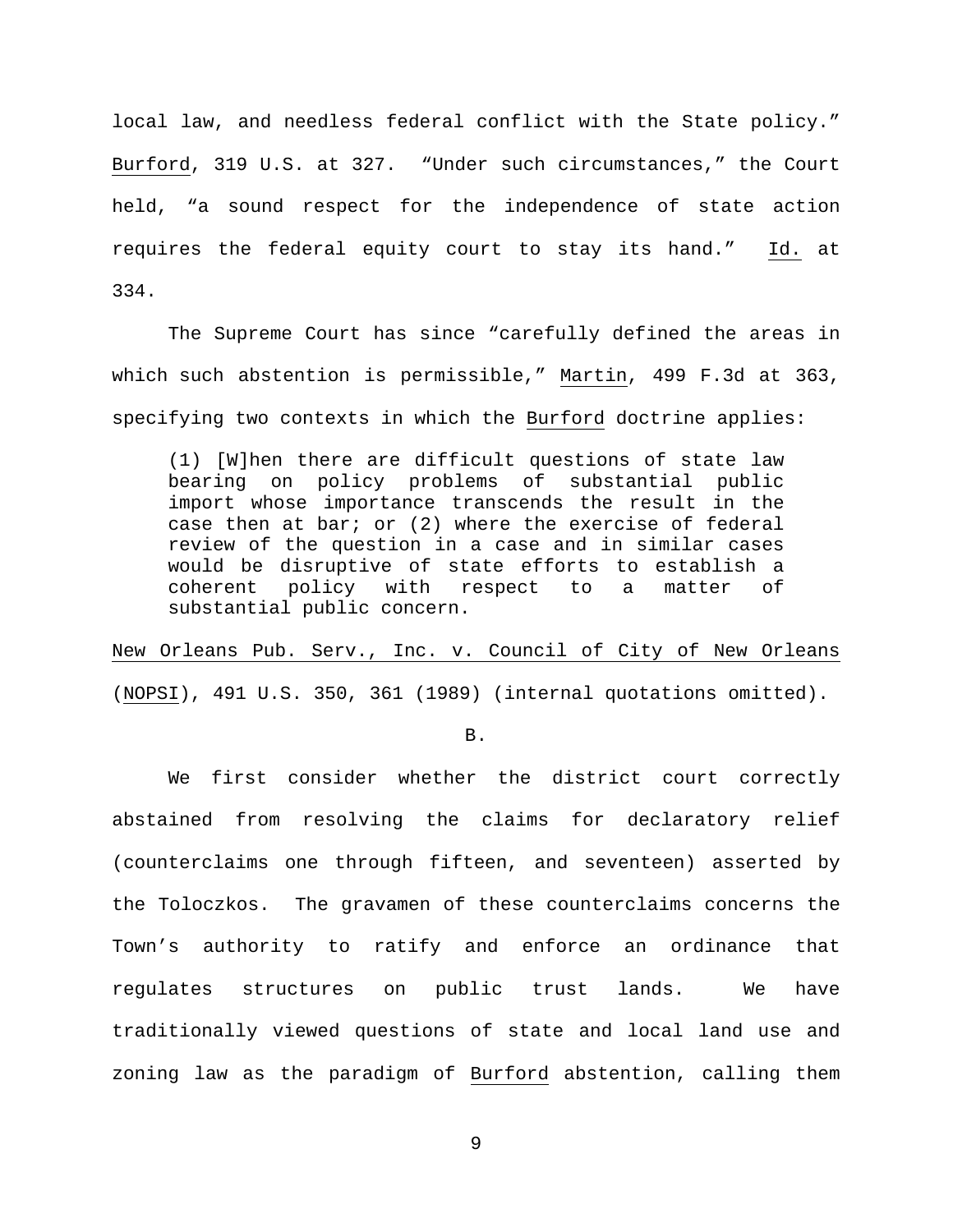"a classic example of situations in which the exercise of federal review . . . would be disruptive of state efforts to establish a coherent policy with respect to a matter of substantial public concern." Pomponio v. Fauquier Cnty. Bd. of Supervisors, 21 F.3d 1319, 1327 (4th Cir. 1994) (en banc) (internal quotations omitted), abrogated in part on other grounds by Quackenbush, 517 U.S. at 728-31. "While zoning and land use cases do not automatically warrant Burford abstention," Wash. Gas Light Co. v. Prince George's Cnty. Council, 711 F.3d 412, 419 (4th Cir. 2013), our precedent demonstrates that these cases characteristically meet the <u>Burford</u> abstention criteria.<sup>[5](#page-9-0)</sup>

The instant case would seem to fit the trend, as the litany of state and federal law counterclaims lodged by the Toloczkos appear to invite a federal court to decide (1) the legal authority of the Town to enforce North Carolina's public trust

<span id="page-9-0"></span><sup>&</sup>lt;sup>5</sup> See id. (Maryland "mandatory referral statute" governing public utilities compliance with municipal zoning laws); MLC Auto., 532 F.3d at 283 (claim that town rezoning violated vested rights and constitutional due process); Pomponio, 21 F.3d at 1320-21 (challenge to application of local zoning ordinance); Palumbo v. Waste Tech. Indus., 989 F.2d 156, 159-60 (4th Cir. 1993) (challenge to local waste management permitting scheme); Front Royal & Warren Cnty. Indus. Park Corp. v. Town of Front Royal, 945 F.2d 760, 763-64 (4th Cir. 1991) (annexation and sewer services); Browning-Ferris, Inc. v. Balt. Cnty., 774 F.2d 77, 79 (4th Cir. 1985) (complex state regulations governing landfill operations); Caleb Stowe Assocs., Ltd. v. Cnty. of Albemarle, Va., 724 F.2d 1079, 1080 (4th Cir. 1984) (challenge to "authority of local planning bodies and Boards of Supervisors").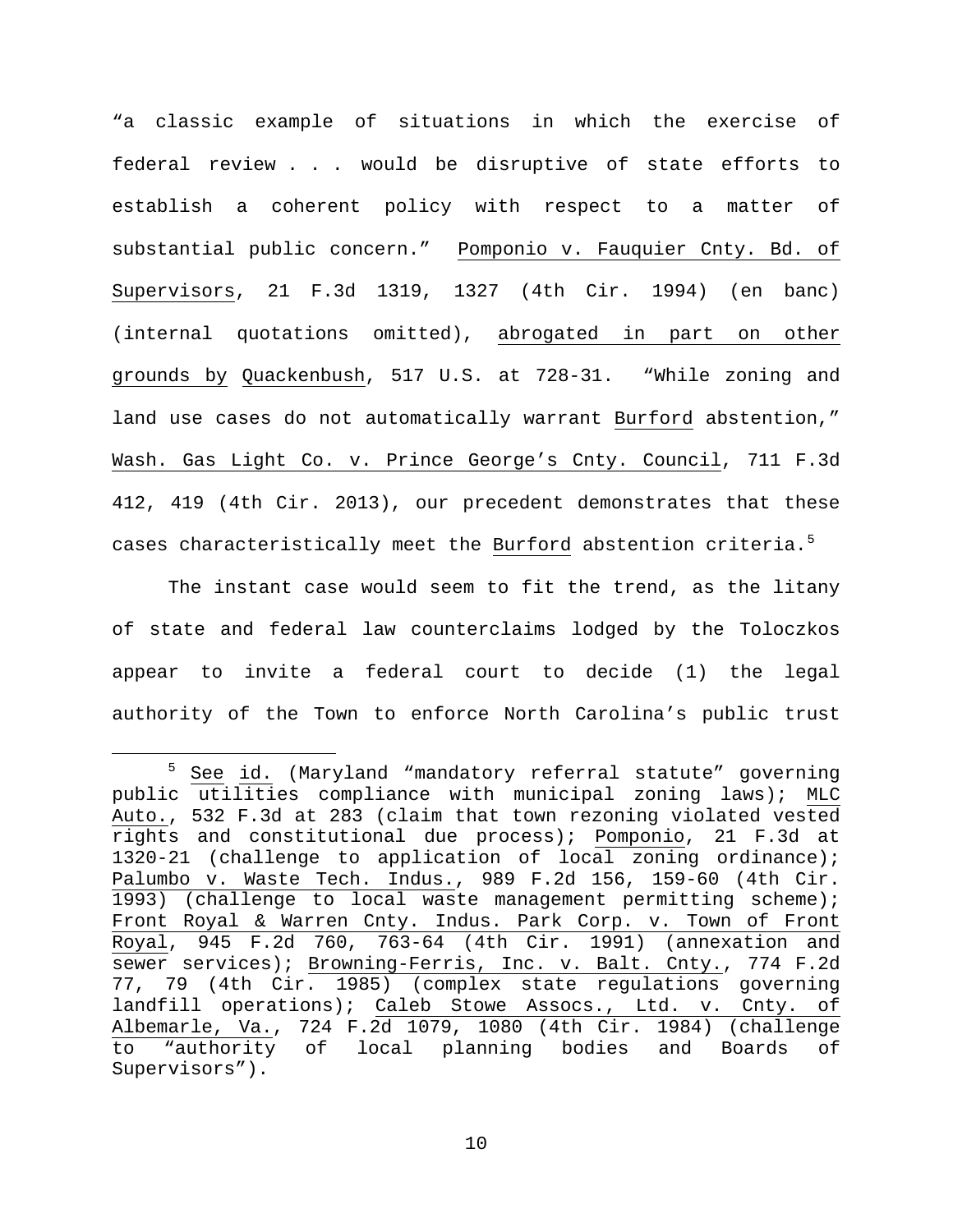doctrine through its Nuisance Ordinance, and (2) whether the Toloczkos' cottage is subject to that ordinance. Both questions risk an "interference with the State's or locality's land use policy," Pomponio, 21 F.3d at 1328, which might "disrupt the State's attempt to ensure uniformity in the treatment of an essentially local problem," NOPSI, 491 U.S. at 362 (internal quotations omitted). This is especially true for the claims that request a determination that the cottage is not located in the public trust area,  $6$  as it would obviously offend federalism and comity for a federal court to physically delimit the metes and bounds of a state's sovereign lands. See Idaho v. Coeur d'Alene Tribe of Idaho, 521 U.S. 261, 283 (1997) ("State ownership of [submerged lands] has been considered an essential attribute of sovereignty.").

If this were the end of the matter, we would not hesitate to affirm the district court's abstention under Burford. But

<span id="page-10-0"></span> $6$  In this task, a court would have no guidance. The scope of the public trust common law doctrine remains the exclusive province of the North Carolina courts to define, see N.C. Gen. Stat. § 77-20(d) ("These public trust rights in the ocean beaches are established in the common law as interpreted and applied by the courts of this State."), and they have consistently declined the opportunity to do so in the context of beachfront property. See Cooper v. United States, 779 F. Supp. 833, 835 (E.D.N.C. 1991) ("The extent to which the public trust doctrine applies to dry sand property in North Carolina is an unsettled question."); Concerned Citizens of Brunswick Cnty. Taxpayers Ass'n v. State ex rel. Rhodes, 404 S.E.2d 677, 688 (N.C. 1991).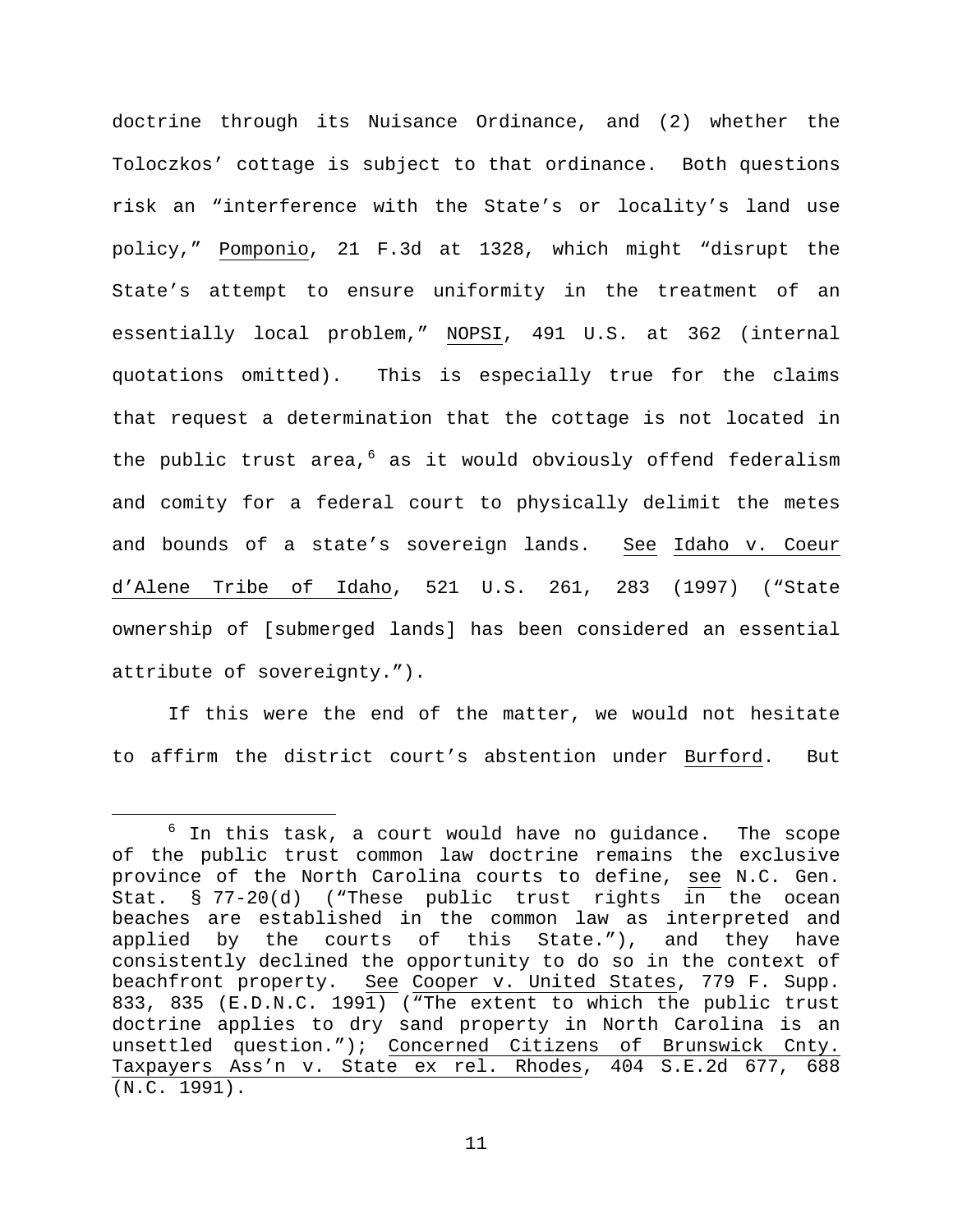here the district court is not required to sail into these uncharted waters because North Carolina law is clear that the Town has no authority to enforce the public trust doctrine in the first place. See Town of Nags Head v. Cherry, Inc., 723 S.E.2d 156, 161 (N.C. Ct. App.), disc. review denied, 733 S.E.2d 85, 85-86 (N.C. 2012); Fabrikant v. Currituck Cnty., 621 S.E.2d 19, 27 (N.C. Ct. App. 2005); Neuse River Found., Inc. v. Smithfield Foods, Inc., 574 S.E.2d 48, 54 (N.C. Ct. App. 2002), disc. review denied, 577 S.E.2d 628 (N.C. 2003).

In Cherry, a case nearly identical to ours, the Town filed a state court abatement action claiming that a physical structure occupied public trust lands, and therefore was subject to its Nuisance Ordinance. 723 S.E.2d at 157-59. The Court of Appeals of North Carolina dismissed the suit for lack of standing, holding that "only the State, acting through the Attorney General, has standing to bring an action to enforce the State's public trust rights." Id. at 161.

In light of this clear statement of North Carolina law, the instant counterclaims neither present "difficult questions of state law" regarding North Carolina public trust lands nor "disrupt[] . . . state efforts to establish a coherent policy with respect" to this important policy. NOPSI, 491 U.S. at 361. As to the first point, the Town's lack of standing to enforce the public trust doctrine obviates any difficult state law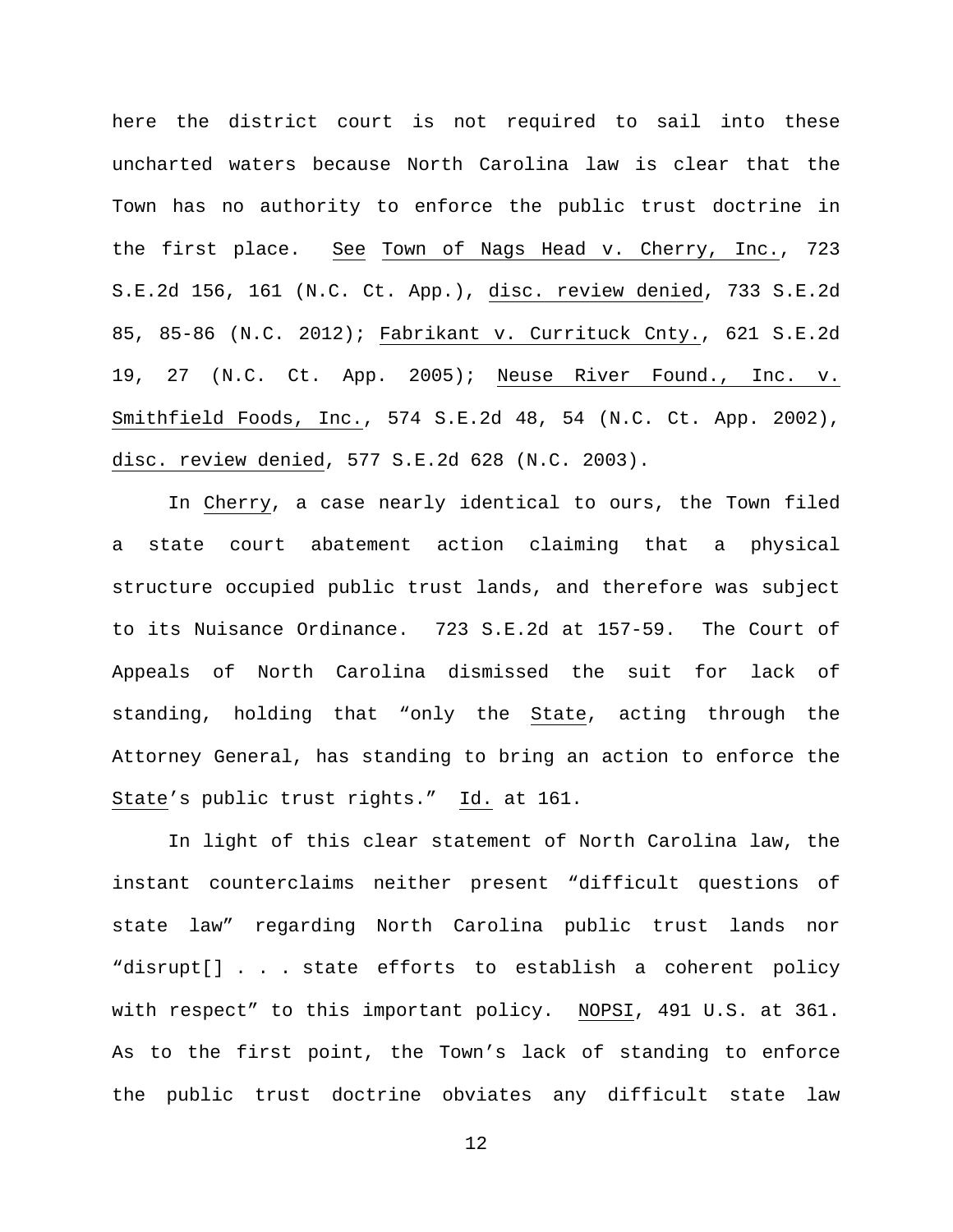questions. The district court recognized this principle, but stated that the "issue was far from settled" and that it was "not prepared to say whether the North Carolina Court of Appeals accurately has predicted how the Supreme Court of North Carolina would (or will) rule on the issues in controversy in Cherry." Toloczko, 863 F. Supp. 2d at 528 n.6.

At this juncture, however, we are prepared to make such a statement given that the Supreme Court of North Carolina declined discretionary review during the pendency of this appeal, see Cherry, 733 S.E.2d at 85-86, as it did the first time it had the opportunity to decide which entities have legal standing to press public trust rights, see Neuse River, 577 S.E.2d at 628.

Because "North Carolina currently has no mechanism for us to certify questions of state law to its Supreme Court," MLC Auto., 532 F.3d at 284, we (and the district court) must "follow the decision of an intermediate state appellate court unless there is 'persuasive data' that the highest court would decide differently." United States v. Little, 52 F.3d 495, 498 (4th Cir. 1995) (internal quotations omitted). Given the Supreme Court of North Carolina's decision not to review Cherry, the district court no longer has cause to abstain over the counterclaims that depend on the Town's authority to enforce section  $16-31(6)(c)$  of the Nuisance Ordinance.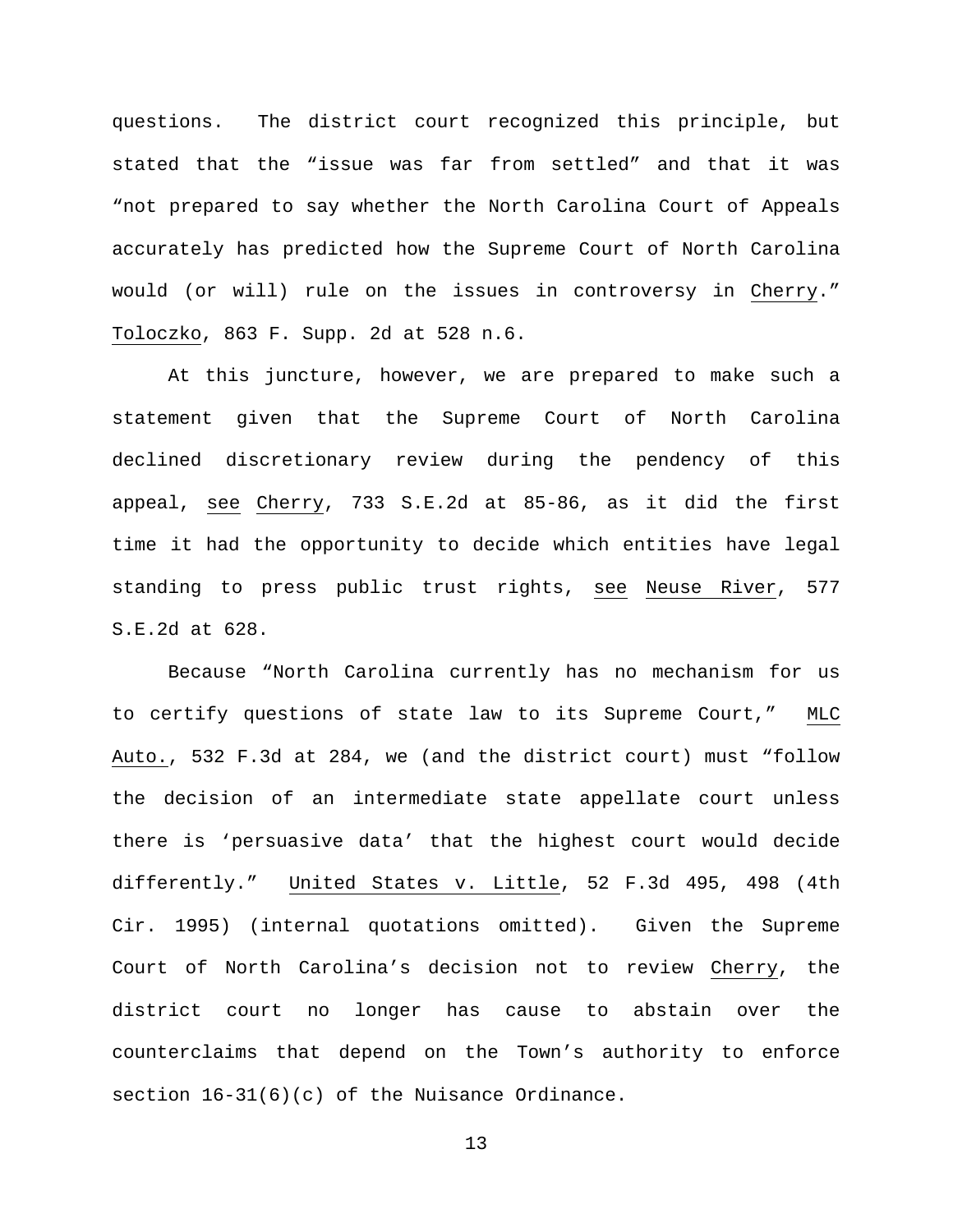Nor would deciding this case in federal court disrupt "state efforts to establish a coherent policy with respect to a matter of substantial public concern." NOPSI, 491 U.S. at 361. Here it is the Town, not the federal courts, that has interfered with North Carolina's governance of public trust lands. In fact, as Cherry explained, "it is entirely reasonable to grant [the] power [to enforce the public trust doctrine] to the State only, in order to minimize conflicts between municipalities or other local governments and the state agencies which have been granted the responsibility of managing and protecting public trust rights." Cherry, 723 S.E.2d at 161 (internal quotations omitted). Because North Carolina law already bars the Town from enforcing its Nuisance Ordinance on the facts before us, no principle of abstention should preclude a federal court from saying so.

We will not call the district court's decision an abuse of discretion because the controlling state law, which had not been established at the time of the abstention, "is now clear and certain." Martin, 499 F.3d at 366. It suffices to say that because the balance of federal and state interests has changed with intermediate developments in state court precedent, "continued abstention at this point would be inappropriate." Front Royal, 135 F.3d at 283.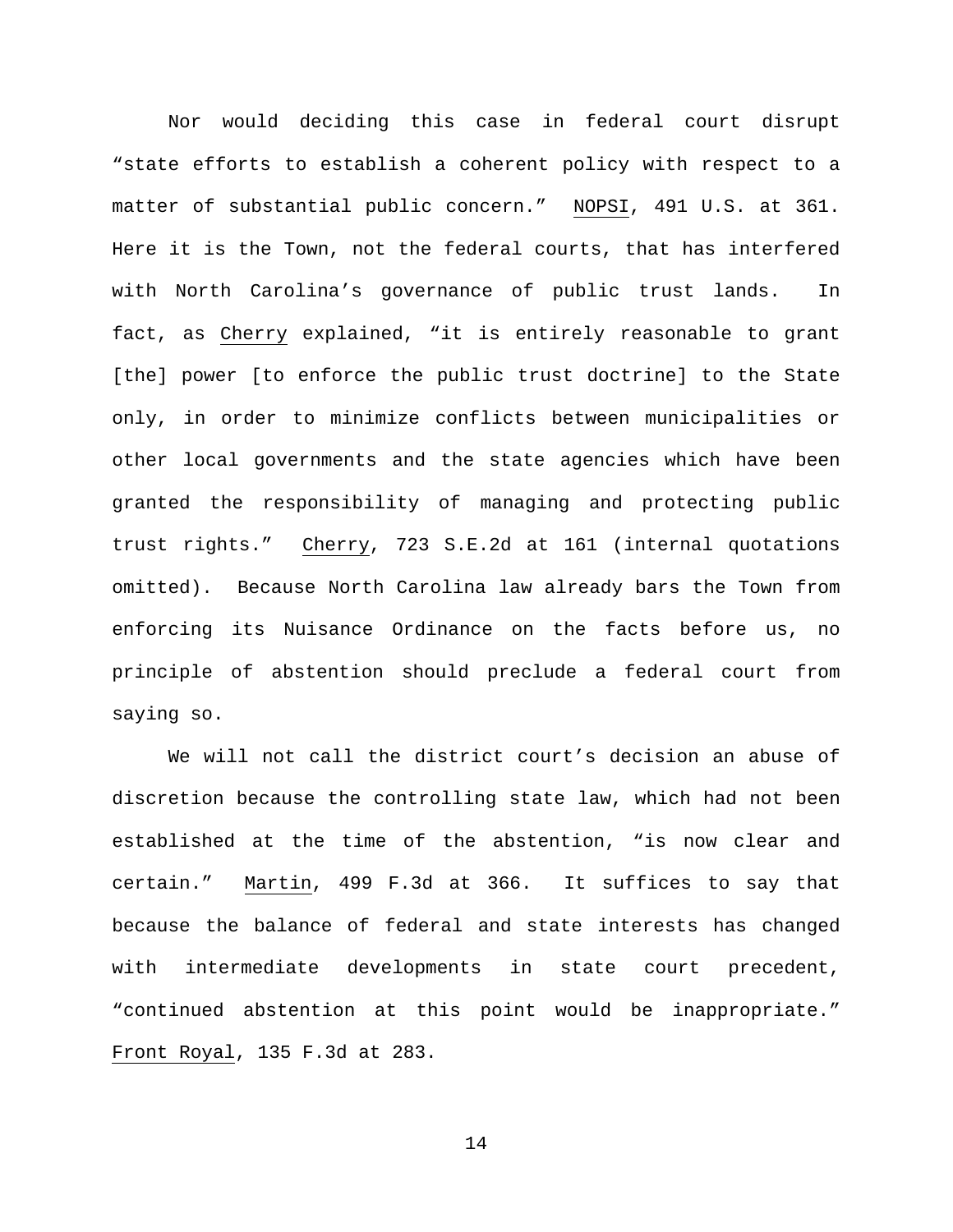We next address whether the district court properly abstained from deciding the Toloczkos' claim under 42 U.S.C. § 1983 alleging due process and equal protection violations (counterclaim sixteen). We conclude that the district court need not abstain. While this constitutional claim intersects with the Town's land use and zoning laws, it is not merely "state law in federal law clothing." Johnson v. Collins Entm't Co., 199 F.3d 710, 721 (4th Cir. 1999). We also agree with the Toloczkos that a court need not define the geographical reach of the public trust doctrine to resolve their constitutional claim. In fact, the district court decided an analogous claim in Sansotta without offense to North Carolina's land use or zoning law. We are confident the court can do the same here.

# III.

Finally, we review the district court's dismissal of the Toloczkos' regulatory takings claim and its decision to stay the inverse condemnation claim (counterclaims eighteen and nineteen). The Toloczkos allege here that the Town stripped their property of all viable economic use by declaring their cottage a nuisance and forbidding the issuance of any permits to repair the structure.

C.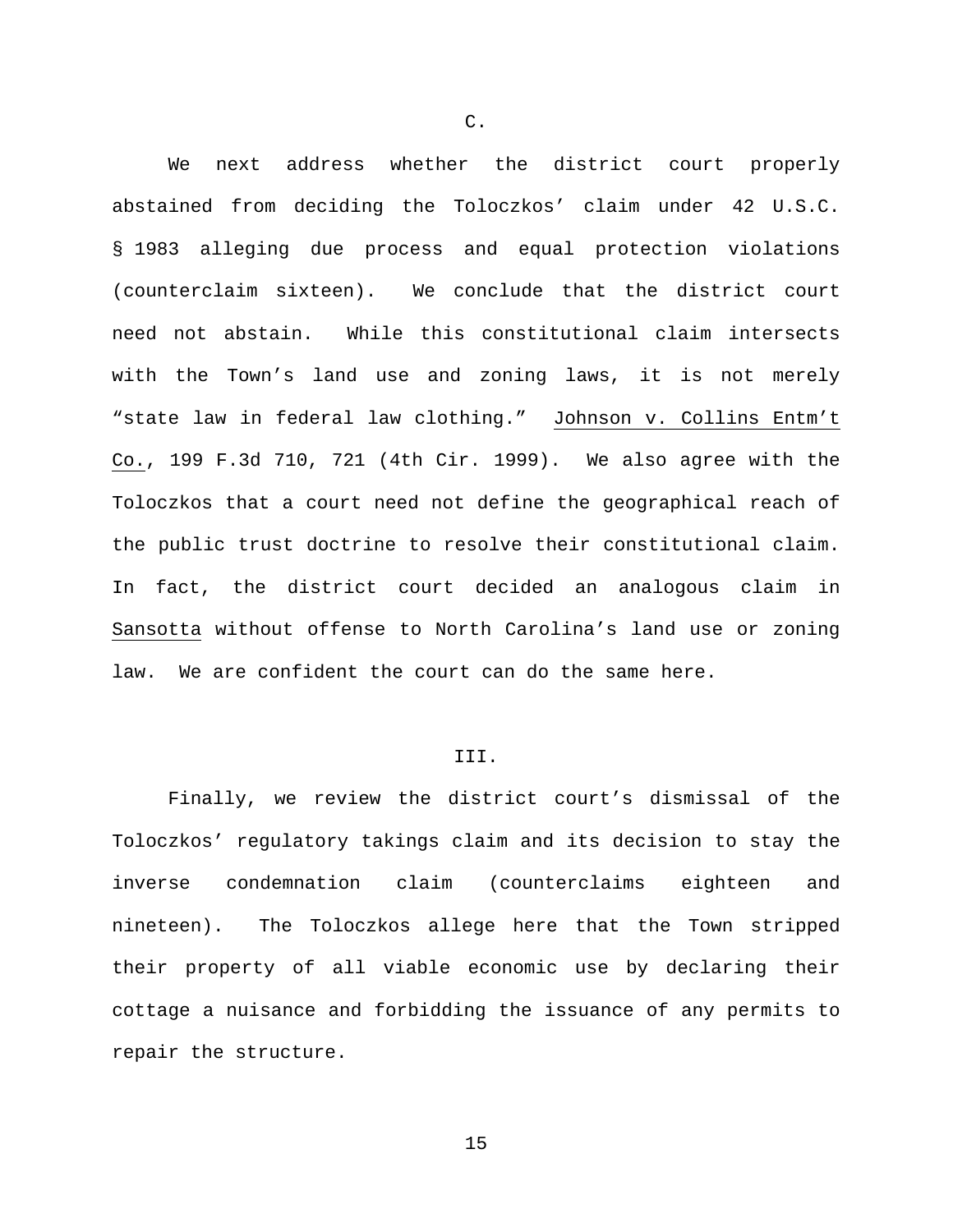The Fifth Amendment forbids the taking of private property "for public use, without just compensation." U.S. Const. amend. V. The Takings Clause applies to the states, see Chicago, B & Q.R. Co. v. Chicago, 166 U.S. 226 (1897), and to takings in the form of government regulations that effectively deprive a property of all economic value, see Henry v. Jefferson Cnty. Comm'n, 637 F.3d 269, 276 (4th Cir. 2011). "It is also clear that temporary, but total, regulatory takings are compensable." Front Royal, 135 F.3d at 285.

However, where "a State provides an adequate procedure for seeking just compensation, the property owner cannot claim a violation of the Just Compensation Clause until it has used the procedure and been denied just compensation." Williamson Cnty. Reg'l Planning Comm'n v. Hamilton Bank of Johnson City, 473 U.S. 172, 195 (1985). The district court dismissed the regulatory takings claim as unripe under this state-litigation requirement, as the Toloczkos failed to obtain an inverse condemnation adjudication--the relevant state law remedy--in state court before removal to federal court.

The Williamson County ripeness doctrine "does not preclude state courts from hearing simultaneously a plaintiff's request for compensation under state law and a claim that, in the alternative, the denial of compensation would violate the Fifth Amendment of the Federal Constitution." San Remo Hotel, L.P. v.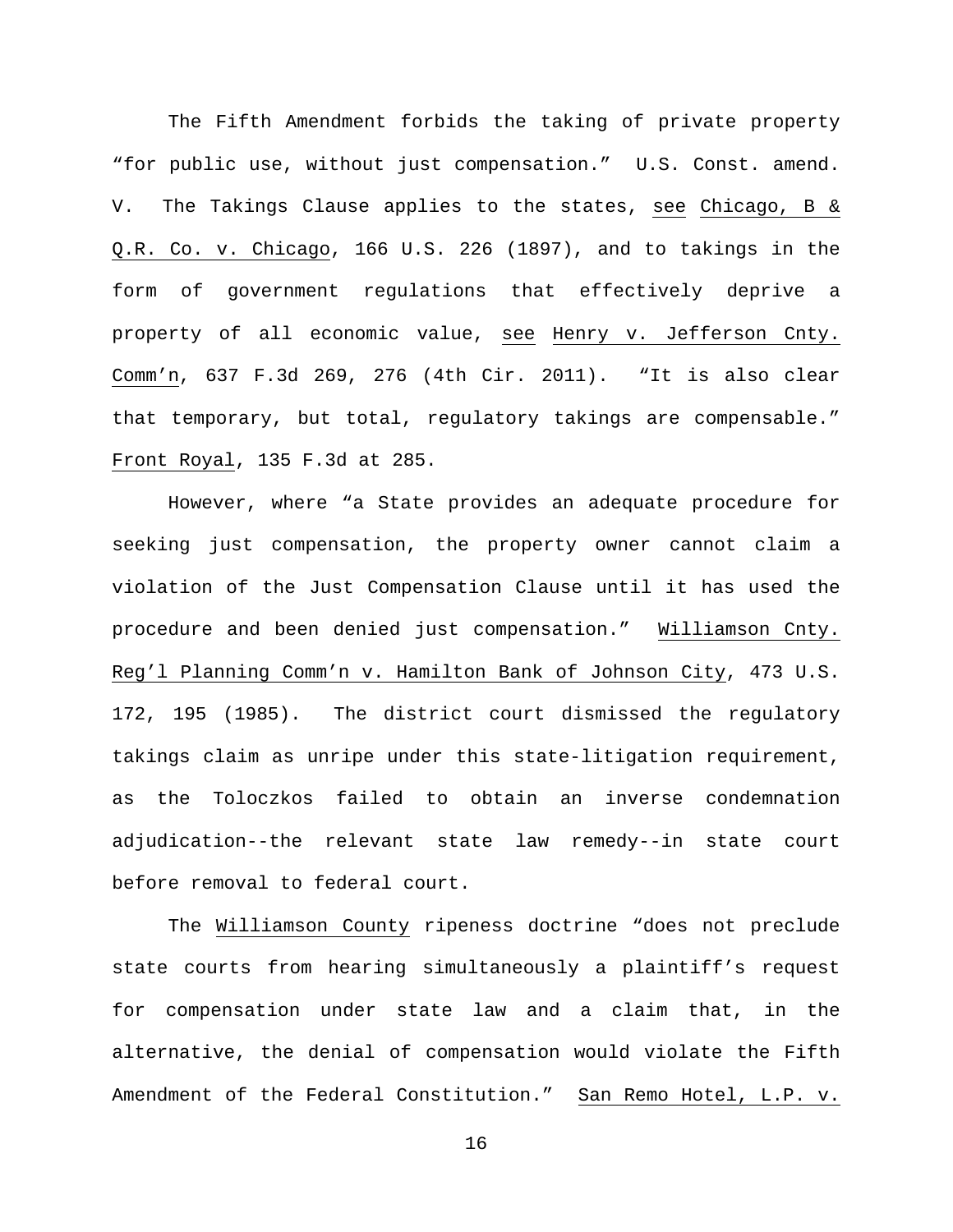City & Cnty. of S.F., Cal., 545 U.S. 323, 346 (2005). But to satisfy Williamson County, plaintiffs must not only file a state law inverse condemnation claim--they must also be "denied just compensation" through a final adjudication in state court. 473 U.S. at 195.

In this case, the Toloczkos removed their regulatory takings claim to federal court before a North Carolina court could grant or deny a correlative state-law remedy. Unlike in Sansotta, \_\_\_ F.3d \_\_\_, slip op. at 21, where we held that the Town waived the state-litigation requirement by removing the case to federal court, here the Toloczkos preempted their own state law remedy. Where a plaintiff's failure to satisfy Williamson County results from their own litigation strategy, rather than the defendant's "procedural gamesmanship" or forum manipulation, id. at 29, Sansotta's waiver principle does not apply.

But "[b]ecause Williamson County is a prudential rather than a jurisdictional rule, we may determine that in some instances, the rule should not apply and we still have the power to decide the case." Id. at 24. Exercise of such discretion may be particularly appropriate to avoid "piecemeal litigation or otherwise unfair procedures." San Remo Hotel, 545 U.S. at 346 (internal quotations omitted).